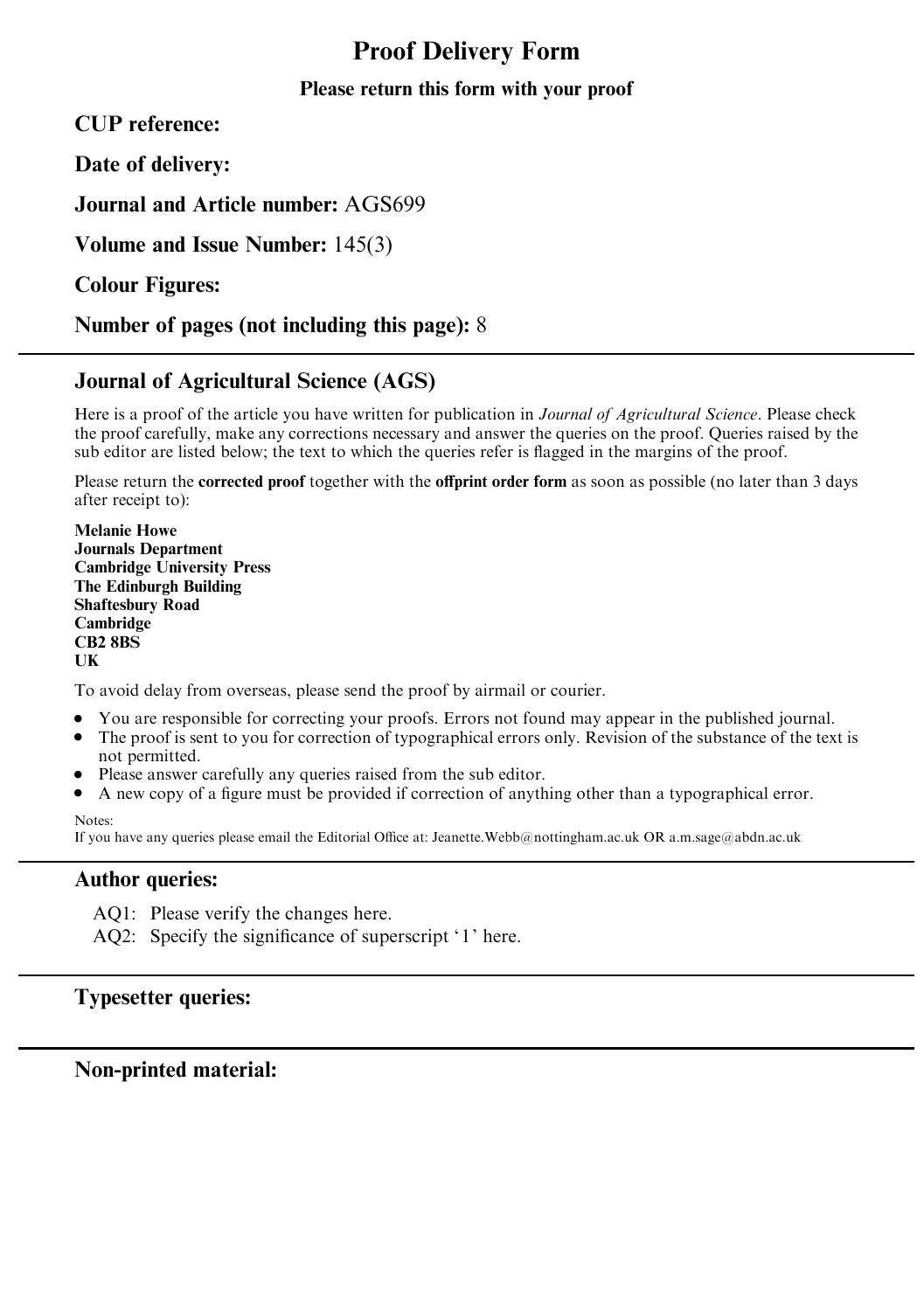**PLEASE COMPLETE AND RETURN THIS FORM. WE WILL BE UNABLE TO SEND OFFPRINTS (INCLUDING FREE OFFPRINTS) UNLESS A RETURN ADDRESS AND ARTICLE DETAILS ARE PROVIDED.** VAT REG NO. GB 823 8476 09

# **Journal of Agricultural Science** (AGS) *Volume:*  $\vert$  *no:*

### **Offprints**

25 offprints of each article will be supplied free to each **first named author and sent to a single address**. Please complete this form and send it to **the publisher (address below)**. Please give the address to which your offprints should be sent. They will be despatched by surface mail within one month of publication. For an article by **more than one author this form is sent to you as the first named. All extra offprints should be ordered by you in consultation with your co-authors.**

*Number of offprints required in addition to the 25 free copies:* 

| Email:         |  |  |  |  |  |  |  |
|----------------|--|--|--|--|--|--|--|
|                |  |  |  |  |  |  |  |
|                |  |  |  |  |  |  |  |
|                |  |  |  |  |  |  |  |
|                |  |  |  |  |  |  |  |
|                |  |  |  |  |  |  |  |
|                |  |  |  |  |  |  |  |
| $Author(s)$ :  |  |  |  |  |  |  |  |
|                |  |  |  |  |  |  |  |
| Article Title: |  |  |  |  |  |  |  |

*All enquiries about offprints should be addressed to the publisher: Journals Production Department, Cambridge University Press, The Edinburgh Building, Shaftesbury Road, Cambridge CB2 2RU, UK.* 

**Charges for extra offprints (excluding VAT)** *Please circle the appropriate charge:*

| Number of copies          | 25   | 50   | 100  | 150  | 200  | per 50 extra |
|---------------------------|------|------|------|------|------|--------------|
| 1-4 pages                 | £68  | £109 | £174 | £239 | £309 | £68          |
| 5-8 pages                 | £109 | £163 | £239 | £321 | £399 | £109         |
| $9-16$ pages              | £120 | £181 | £285 | £381 | £494 | £120         |
| $17-24$ pages             | £131 | £201 | £331 | £451 | £599 | £131         |
| Each Additional 1-8 pages | £20  | £31  | £50  | £70  | £104 | £20          |

### **Methods of payment**

If you live in Belgium, France, Germany, Ireland, Italy, Portugal, Spain or Sweden and are not registered for VAT we are required to charge VAT at the rate applicable in your country of residence. If you live in any other country in the EU and are not registered for VAT you will be charged VAT at the UK rate. If registered, please quote your VAT number, or the VAT n registered, pressure each your terms cannot be any of the contract of the *VAT Number: VAT Number*: *CONDUMBER: CONDUMBER: CONDUMBER: CONDUMBER: CONDUMBER: CONDUMBER: CONDUMBER: CONDUMBER* 

Payment **must** be included with your order, please tick which method you are using:

| $\Box$ |  |  |  | Cheques should be made out to Cambridge University Press. |
|--------|--|--|--|-----------------------------------------------------------|
|--------|--|--|--|-----------------------------------------------------------|

 $\square$  Payment by someone else. Please enclose the official order when returning this form and ensure that when the order is sent it mentions the name of the journal and the article title.

 $\Box$  Payment may be made by any credit card bearing the Interbank Symbol.

| Card Number:                                                                                                                                                                       |  |  |  |  |  |  |  |  |  |                                  |  |  |  |
|------------------------------------------------------------------------------------------------------------------------------------------------------------------------------------|--|--|--|--|--|--|--|--|--|----------------------------------|--|--|--|
| <i>Expiry Date (mm/yy):</i>                                                                                                                                                        |  |  |  |  |  |  |  |  |  | <b>Card Verification Number:</b> |  |  |  |
| The card verification number is a 3 digit number printed on the <b>back</b> of your <b>Visa</b> or <b>Master card</b> , it appears after and to the right of your card number. For |  |  |  |  |  |  |  |  |  |                                  |  |  |  |

**American Express** the verification number is 4 digits, and printed on the **front** of your card, after and to the right of your card number. *Amount* 

| $\sim$<br>Sign                         | $\sqrt{2}$ |  |
|----------------------------------------|------------|--|
| card                                   |            |  |
| $\sim$ $\sim$ $\sim$<br>--<br>.<br>. . |            |  |

Please advise if address registered with card company is different from above

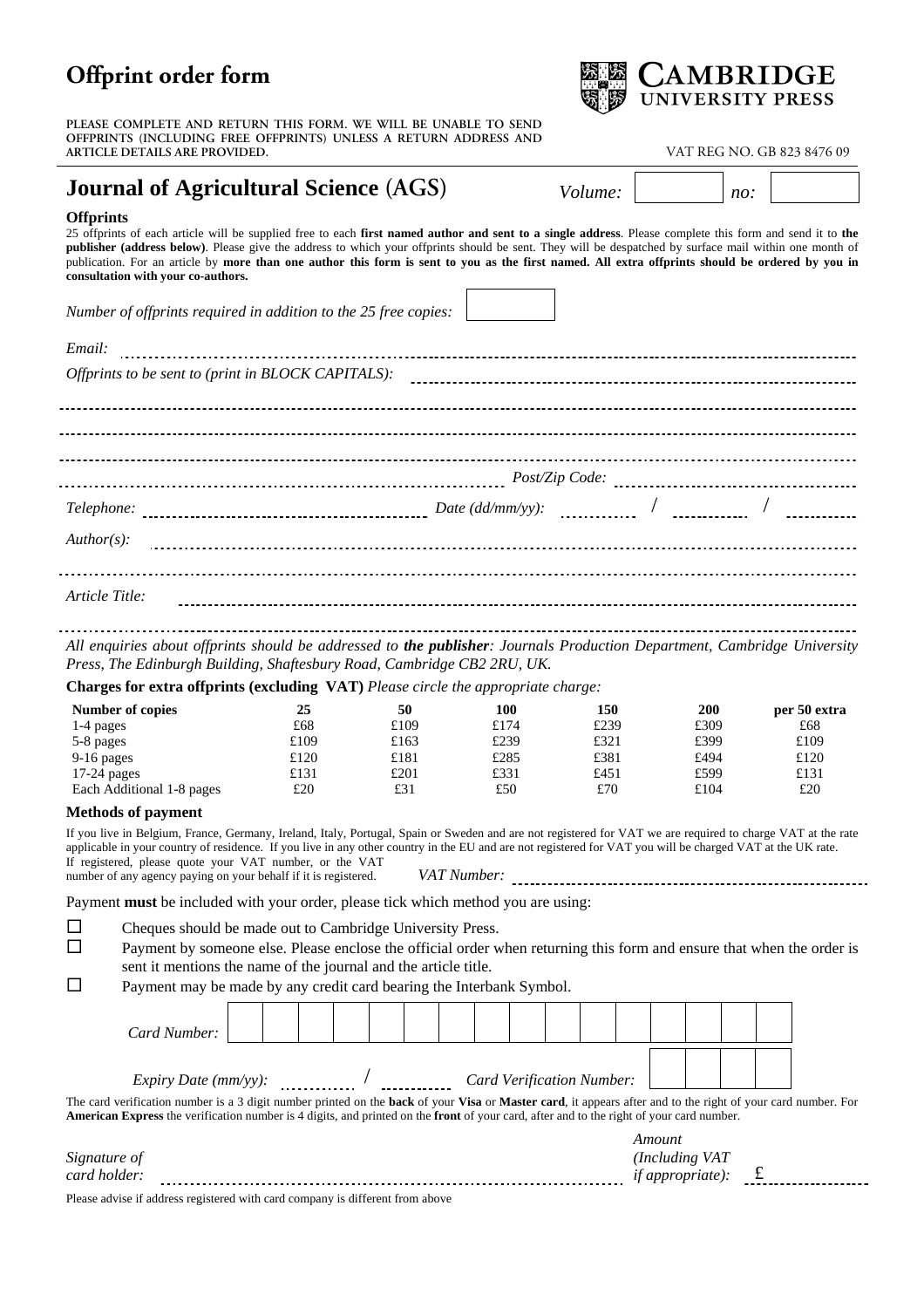## PAPER PRESENTED AT INTERNATIONAL WORKSHOP ON INCREASING WHEAT YIELD POTENTIAL, CIMMYT, OBREGON, MEXICO, 20–24 MARCH 2006

# Reduced nitrogen and improved farm income for irrigated spring wheat in the Yaqui Valley, Mexico, using sensor based nitrogen management

#### J. I. ORTIZ-MONASTERIO<sup>1\*</sup> and W. RAUN<sup>2</sup>

 $1$  CIMMYT, Int. Apdo. Postal 6-641, 06600 México, DF., Mexico <sup>2</sup> Oklahoma State University, 044 N. Ag. Hall, Stillwater, OK 74078, USA

(Revised MS received 1 February 2007)

#### **SUMMARY**

Wheat nitrogen-use efficiency in the Yaqui Valley has been estimated at about 0. 31. The nitrogen that is not recovered by the crop has important environmental costs that have regional and global consequences. In addition, these nitrogen losses represent an important reduction in farm income. The objective of the present work was to validate a technology that includes the use of N-rich strips together with the GreenSeeker<sup>TM</sup> sensor and a crop algorithm in farmers' fields with the ultimate goal of improving nitrogen-use efficiency through site-specific nitrogen management in irrigated spring wheat. During the wheat crop cycle  $2002/03$  and  $2003/04$ , 13 validation experiments of c. 1 ha each were established in farmers' fields in the Yaqui Valley. After the validation phase, during the wheat crop cycle 2005/06, eight technology transfer trials were established in farmers' fields; these had on an average an area of 10 ha each. Both the validation and technology transfer trials compared the farmers' conventional nitrogen management use v. the use of the N-rich strip together with the Green SeekerTM sensor and a crop algorithm to derive N recommendations for each individual field. The results of the validation trials showed that on an average over all locations, farmers were able to save 69 kg N/ha, without any yield reduction. At the price of US\$0.9 per unit of N in the valley when these experiments were established, this represented savings to the farmers of US\$62/ha. The technology transfer trials demonstrated that, in large commercial areas with an average size of 10 ha, farmers could improve their farm income by US\$50/ha, when using sensor based N management. The combination of the N-rich strip, together with the use of the sensor and a crop algorithm to interpret the results from the sensor, allowed farmers to obtain significant savings in N use and thus in farm profits. Farm income was increased by US\$56/ha, when averaged over all trials in all years.

### INTRODUCTION

Nitrogen-use efficiency in wheat in the Yaqui Valley has been estimated at about 0.31, similar to other reports for cereals around the world (Raun & Johnson 1999). The nitrogen that is not recovered by the wheat crop in the valley represents a reduction in farm income and results in losses to the atmosphere as nitrous oxide and nitric oxide (Matson et al. 1998), leaching below the root zone (Riley et al. 2001) and runoff to the surface waters of the Sea of Cortes, resulting in algae blooms (Beman et al. 2005). Two factors have shown great potential at increasing nitrogen-use efficiency in the valley: the timing and the rate of N applications (Ortiz-Monasterio 2002). In terms of timing, farmers currently apply three quarters of the total N rate (263 kg N/ha)  $c$ . 20 days before planting. Timing could be improved significantly by better matching of the N application with

<sup>\*</sup> To whom all correspondence should be addressed. Email: i.monasterio@cgiar.org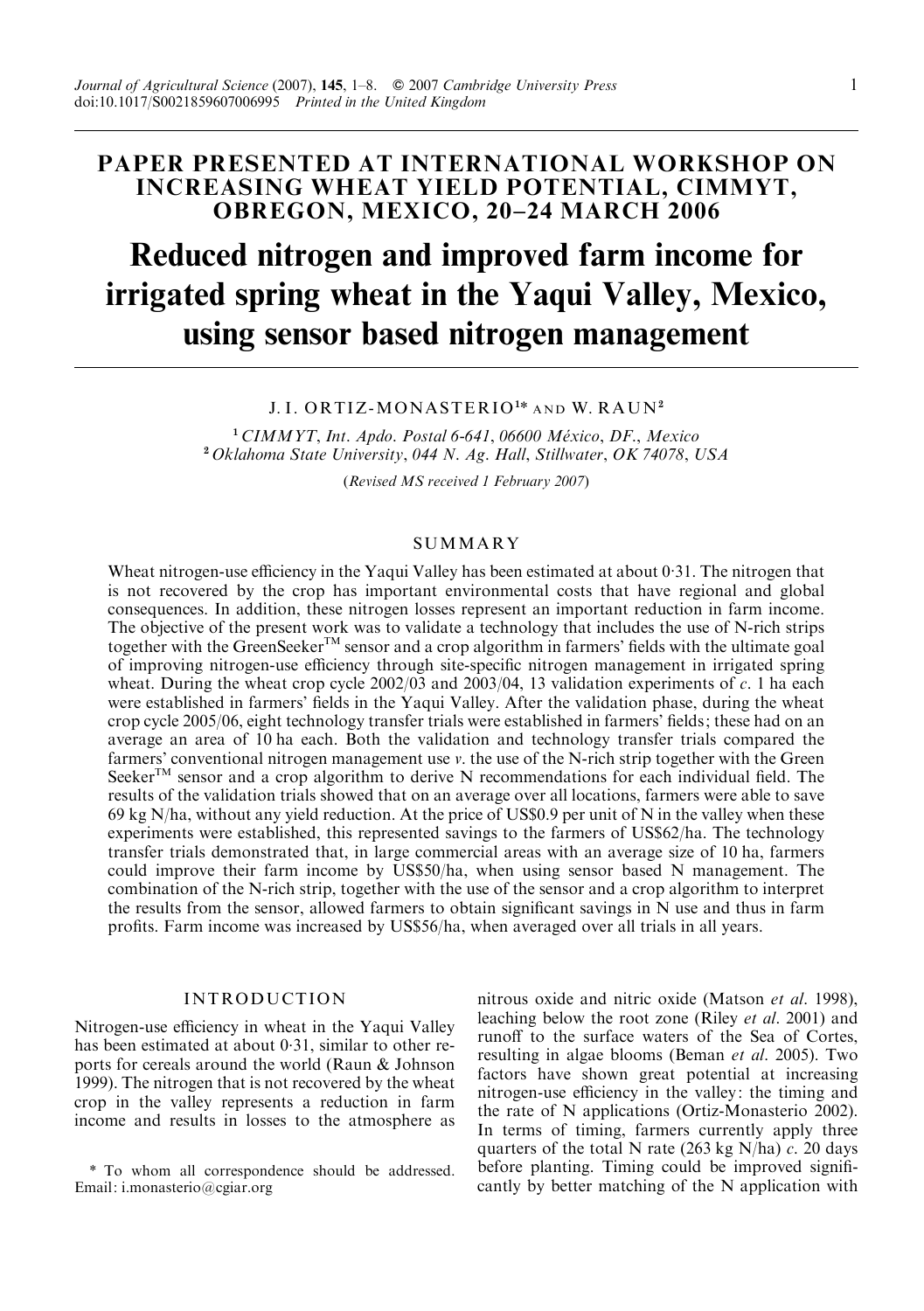the time of highest demand by the crop, which is around the beginning of stem elongation, also known as Zadoks growth stage Z31 (Zadoks et al. 1974). Applying the correct rate could also result in substantial fertilizer savings. Research in the Yaqui Valley has shown that good diagnostics of residual soil N and climate forecasts can lead to a reduction of excess N fertilizer applications in the Yaqui Valley (Lobell et al. 2004), with subsequent benefits to farmer income and environmental quality (Matson et al. 1998; Riley et al. 2001; Lobell et al. 2004; Christensen et al. 2006). During the crop cycle 2005/06, the average cost of production for 1 ha of wheat in the Yaqui Valley was approximately US\$900. Fertilizer represented 0. 23 of those total costs.

There is a new technology based on the combined use of N-rich strips, sensors and crop algorithms that can help identify the optimum N rates for each individual field (Raun et al. 2005). This technology works by establishing an N-rich strip (an area of the field that receives a high enough N rate to guarantee that there will be no N deficiency in that area) in the farmer's field. The N in this strip has to be applied, at the latest, by the time of planting. The next step involves using a sensor, which sends a beam of light in the red and infrared bands in the electro-magnetic spectrum into the wheat canopy and collects reflectance data from the leaves in these two wavelengths in the N-rich area as well as in the farmer's field. These data are used to calculate the normalized difference vegetation index (NDVI), which is measured towards the end of tillering and the beginning of stem elongation in wheat (Z31). Lastly, through the use of a crop algorithm, this index predicts yield and calculates the need for any additional N (Raun *et al.* 2005).

The N-rich strip also allows a visual comparison with the farmer's N management. A farmer who is experienced in growing wheat can establish if there are differences between his field and the N-rich strip. If, by Z31, there are no noticeable differences for the trained eye between these two areas, this indicates that there is no need to apply additional N. This means that, for an experienced wheat farmer, the sensor is not really necessary when there is no difference between the N-rich strip and the rest of his field. However, the sensor becomes very useful when the area under the farmer's management shows a deficiency, as the sensor together with the crop algorithm will help identify the optimum N rate.

Farmers in the Yaqui Valley usually apply c. 180–200 kg N/ha pre-planting, irrigate, then plant wheat  $c$ . 20 days later. They make an additional application of c. 50–60 kg N/ha immediately before the first post-planting irrigation, which takes place 44–55 days after planting at Z31.

Most farmers in the Yaqui Valley belong to a farmers' union. These unions provide credit, farm inputs at lower than commercial rates, technical agronomic advice and help in marketing their farm products. The cost of these sensors is approximately US\$3800, which could be considered expensive for individual farmers in developing countries. However, when the technical departments of these farmers' unions purchase the sensor and provide the service of N diagnostics to the farmers, this technology becomes affordable to farmers in the developing world.

The current blanket nitrogen recommendations fail to address the spatial and temporal variations in N supply and demand. This in turn results in overfertilization in most farmers' fields. In the present study, the application of a new sensor-based technology that takes into account spatial variations in N supply and allows a site-specific management of nitrogen inputs is evaluated.

#### MATERIALS AND METHODS

The Yaqui Valley is located in northwestern Mexico, where the agroclimatic conditions are representative of areas in the developing world where 0. 40 of the world's wheat is produced (Pingali & Rajaram 1999). Fields in the area average roughly 20 ha in size, with approximately 0.85 of the area planted to spring wheat during the winter (November–April). Temperatures during the wheat growing season average 9.8 and  $27.1 \text{ °C}$  for night- and daytime respectively. Soils in the valley are predominantly vertisols, with elevation varying from 0 in the western part next to the coast to 60 m asl on the eastern part of the valley. Almost all of the farmers plant wheat on ridges or beds using furrow irrigation. Since 1998, there has not been enough water in the reservoirs to allow the planting of a summer crop (except for the few farmers who have wells). Therefore, the main rotation since then has been wheat–wheat. Other crops that are grown in the area are: maize, safflower, chickpeas, vegetable crops, cotton and other minor crops.

Two types of trials were established in farmers' fields: (1) validation trials to test the robustness of the GreenSeeker<sup>™</sup> (NTech Industries, Inc., Ukiah, CA) sensor based technology in areas of  $c$ . 1 ha under farmers' semi-commercial management, and  $(2)$ technology transfer trials in areas averaging 10 ha.

#### Validation trials

During the wheat crop cycles 2002/03 and 2003/04, 13 validation trials were established in farmers' fields in the Yaqui Valley. These experiments were composed of an N-rich strip 5–10 m wide and 150–300 m long, where all N was applied by planting (represented by the grey area in Fig. 1). In addition to the N-rich strip there was an adjacent area of  $c$ . 1 ha that received the basal (pre-planting and planting) N rate used by the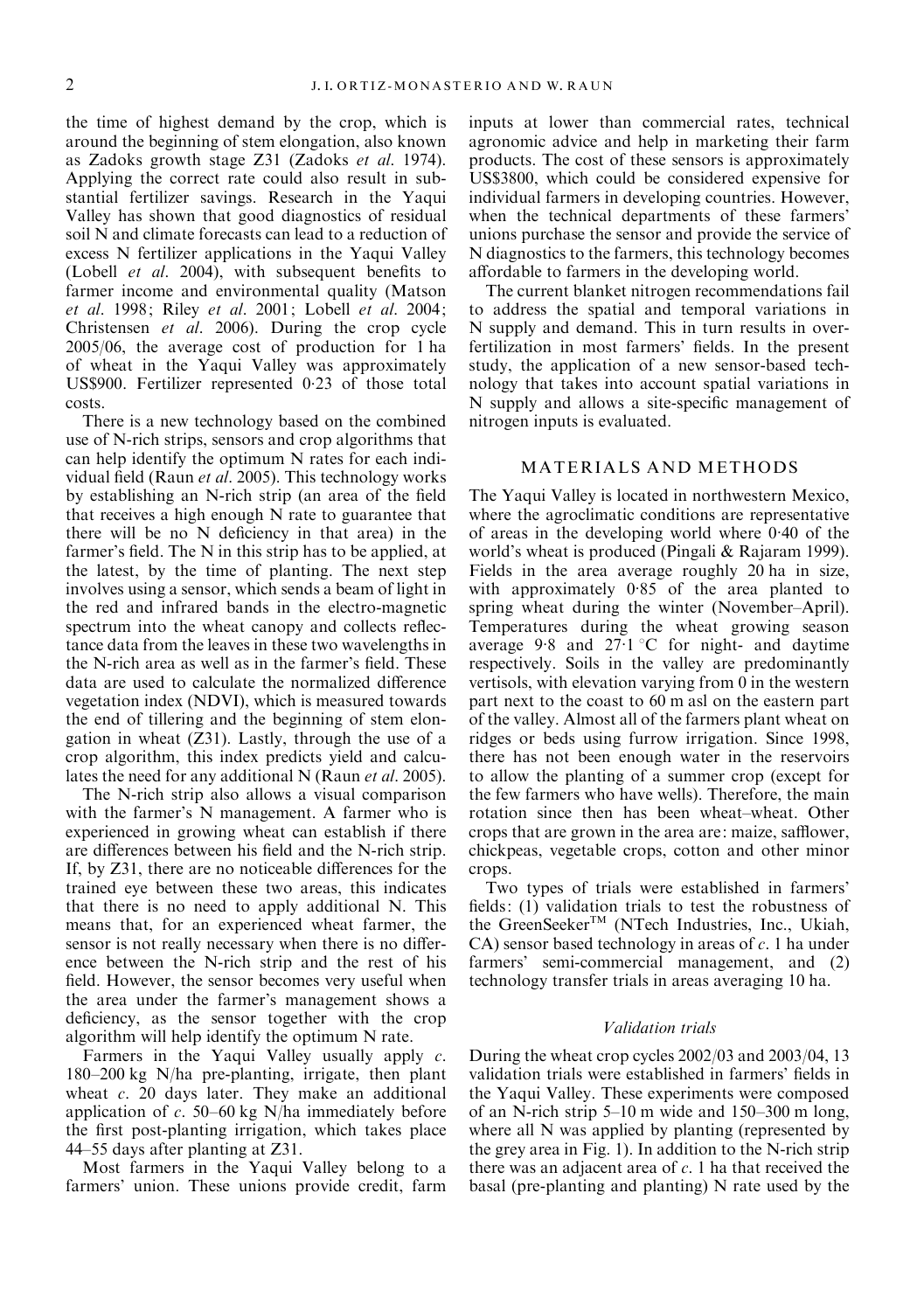

Fig 1. Field map of a typical validation trial showing the distribution of the N-rich strip, the conventional N management areas and the sensor area as well as the location of the N rate experiment within the sensor area.

farmer. In this area, the N application required at the beginning of stem elongation, Z31, was determined by the GreenSeeker<sup>TM</sup> sensor. Herein, this area is referred to as the sensor area. The rest of the area had conventional N management (Fig. 1). Within the sensor area, an N response experiment was established with six rates (0, 50, 100, 150, 200 and 250 kg N/ha) in 2002/2003 and five rates (0, 75, 150, 225 and 300 kg N/ha) in 2003/2004. In both cycles the experiments had three replications and were arranged as a randomized complete block design. The sensor area received the basal nitrogen rate used by the farmer (Table 1). All the nitrogen in the N rate experiment was applied just before planting time as urea, and incorporated with the planting operation. The plots were 5 m long and four beds wide. All farmers planted on beds 0. 75–0. 90 m wide, and only the central 3 m and the central two beds were harvested for yield evaluation. The experiment was established with two objectives: to verify if the N recommendation derived from the sensor was correct and to determine if more N was needed in addition to the basal rate applied at planting time. The N diagnostics in the sensor area were achieved by taking measurements along the centre of the beds. The NDVI was measured on 100 m, 50 m into the field and 50 m back, selecting a AQ1 different bed in each direction. The NDVI values generated by the sensor were entered in an optical sensor based algorithm for crop nitrogen fertilization (Raun et al. 2005) modified for spring wheat and using data for the Yaqui Valley to obtain the nitrogen recommendation (J. I. Ortiz-Monasterio, personal communication). In the algorithm, the maximum

potential yield for wheat was set at 8000 kg/ha and

the nitrogen-use efficiency at 0. 35.

#### Technology transfer trials

The second set of trials, which are considered technology transfer trials, were established during the wheat crop cycle 2005/06. There were eight trials which were composed of (1) an N-rich strip, (2) an area managed by the sensor (sensor area) and (3) an area under conventional N management. The N-rich strip area was 8–16 beds wide (average bed size  $0.75-0.90$  m) and the full length of the field, which ranged from 200 to 400 m. The N rate applied in the N-rich strips ranged from 150 to 276 kg N/ha (Table 2). The average sensor area across all eight locations was 9 ha and the range of N rates applied in the sensor area varied from 75 to 180 kg N/ha (Table 2).

Yield was measured in the sensor area as well as in the conventional N management area, either by harvesting each of these areas with a commercial combine and sending wagons with all the grain to get weighed at the grain elevator or by taking cuts with a commercial combine and measuring yield in the field with a weighing wagon. Since these large technology transfer trials were not replicated within a farmer's field, the N-rich strip was also harvested to have an approximate measure of field variation, by comparing the area under farmer management and the N-rich strip. An economic analysis was performed on these plots; yield differences were assumed to be significant during the economic analysis. During the 2005/06 crop cycle in the valley, the wheat price that farmers received was US\$0.191/kg, while the price of urea was US\$0.82 kg/N and anhydrous ammonia was US\$0.78 kg/N. The exchange rate used was that of May 2006 (11.0 Mexican pesos per US\$1).

#### RESULTS

#### Validation trials

The results showed that the average N rate used by farmers following their conventional N management was 226 kg/N ha. In contrast, the average N rate used in the sensor area following the GreenSeeker<sup>TM</sup> recommendation was only 157 kg N/ha (Table 1). Yield was measured only in the area where N was managed conventionally using a combine and a weighing wagon. However, it was possible to establish whether N was limiting in the sensor area with the results of the N rate experiments that were established within this area. The results of the N experiments confirmed that although the sensor area received less nitrogen these lower rates were not limiting yield, since there was no response to N application, except in Pablos during 2002/2003 (Tables 3 and 4). In Pablos, the basal N rate used by the farmer was zero. The N rate experiment showed a strong response to N fertilizer application with an optimum agronomic rate of 242 kg N/ha and an optimum economic rate of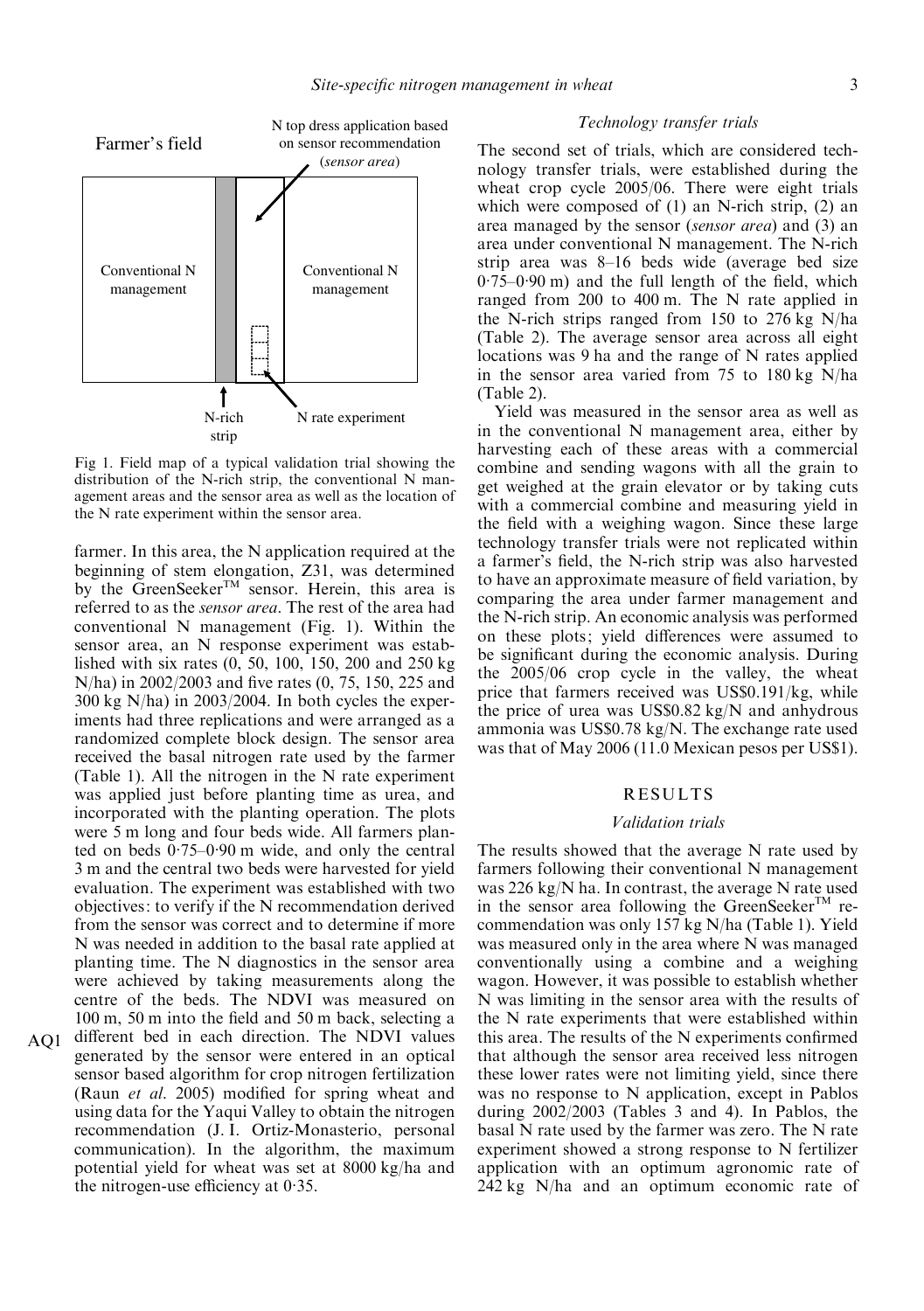|    | Location      | Basal N rate under conventional<br>N management ( $kg N/ha$ ) | N-rich strip<br>(kg N/ha) | Total N rate sensor<br>area (kg $N/ha$ ) | Total N rate conventional<br>N management ( $kg \ N/ha$ ) |
|----|---------------|---------------------------------------------------------------|---------------------------|------------------------------------------|-----------------------------------------------------------|
|    | Valenzuela    | 134                                                           | 206                       | 134                                      | 160                                                       |
|    | Amaya         | 92                                                            | 276                       | 92                                       | 230                                                       |
| 3  | Dabdoub       | 175                                                           | 220                       | 175                                      | 220                                                       |
| 4  | Castro        | 92                                                            | 184                       | 92                                       | 184                                                       |
| 5. | Pablos        | $\theta$                                                      | 207                       | 198                                      | 207                                                       |
| 6  | Lopez de Lara | 123                                                           | 273                       | 123                                      | 246                                                       |
|    | Felix         | 180                                                           | 230                       | 180                                      | 220                                                       |
| 8  | Arvizu        | 204                                                           | 366                       | 204                                      | 245                                                       |
| 9  | Dabdoub       | 189                                                           | 275                       | 219                                      | 275                                                       |
| 10 | Gallegos      | 160                                                           | 344                       | 160                                      | 252                                                       |
| 11 | Miranda       | 138                                                           | 276                       | 138                                      | 198                                                       |
| 12 | Perez         | 149                                                           | 298                       | 174                                      | 247                                                       |
| 13 | Nery          | 147                                                           | 440                       | 147                                      | 253                                                       |
|    | Mean          | 137                                                           | 277                       | 157                                      | 226                                                       |

Table 1. Thirteen on-farm validation trials showing the basal  $N$  rate utilized by farmers, the total amount of  $N$ applied in the N-Rich strip, the total N rate used in the area managed by the sensor, the total N rate used in the area where N was conventionally managed

Table 2. Eight technology transfer trials showing the N rate used in the sensor areas, the area under farmer's management and the N-rich strip, the area planted of each of these plots

|    | Block no.      | Fertilizer rate<br>(kg N/ha)<br>Sensor | Fertilizer rate<br>(kg N/ha)<br>Farmer | Fertilizer rate<br>(kg N/ha)<br>N-rich strip | Planting<br>area (ha)<br>Sensor | Planting<br>area (ha)<br>Farmer | Planting<br>area (ha)<br>N-rich strip |  |
|----|----------------|----------------------------------------|----------------------------------------|----------------------------------------------|---------------------------------|---------------------------------|---------------------------------------|--|
|    | <b>B.</b> 1003 | 138                                    | 220                                    | 230                                          | 12                              | 12                              |                                       |  |
| 2  | B. 2128*       | 75                                     | 150                                    | 150                                          | 0.3                             | 25                              |                                       |  |
| 3  | <b>B.</b> 1110 | 138                                    | 198                                    | 276                                          | 9.5                             | 9.5                             |                                       |  |
| 4  | <b>B.</b> 909  | 115                                    | 197                                    | 230                                          |                                 |                                 |                                       |  |
| 5. | B. 516         | 150                                    | 250                                    | 243                                          | 3                               |                                 |                                       |  |
| 6  | <b>UCAH</b>    | 92                                     | 184                                    | 276                                          | 0.9                             |                                 | 1.8                                   |  |
|    | B. 1924        | 160                                    | 197                                    | 217                                          | 15.5                            | 4                               | 0.5                                   |  |
| 8  | <b>B.</b> 1107 | 148                                    | 230                                    | 241                                          | 12                              | 12                              |                                       |  |
|    | Mean           | 127                                    | 203                                    | 245                                          | 7.2                             | 9                               | $1-2$                                 |  |

\* In this field, the farmer management area was used as N-rich strip.

206 kg N/ha, using the price of urea in the valley (US\$0.90/kg) and the price of wheat that farmers received in the valley (US\$0.18/kg). The sensor recommended 198 kg N/ha, which is close to the optimum economic rate recommended by the N rate experiment. The results showed that on an average across trials, farmers were able to save 69 kg N/ha, without any yield reduction (Table 5). This was calculated comparing the difference between the total N rate applied in the sensor area with the total N rate under conventional N management. At the price of N at the time of the experiments (US\$0.90/kg) in the valley, this represented US\$62/ha of savings to the farmers.

#### Technology transfer trials

The results showed that the average N rate used by farmers under their conventional  $\overline{N}$  management was 203 kg N/ha. In contrast, in the area managed by the sensor no additional top-dress N was recommend at Z31, which resulted in an average N rate of only 127 kg N/ha (Table 6). This represented 76 kg N/ha less applied in the sensor area. The yield differences between the farmer area and the sensor area were considered significant for the economic analysis. Often the sensor area yielded slightly less than the farmer area; however, after the economic analysis the sensor area was always more profitable because of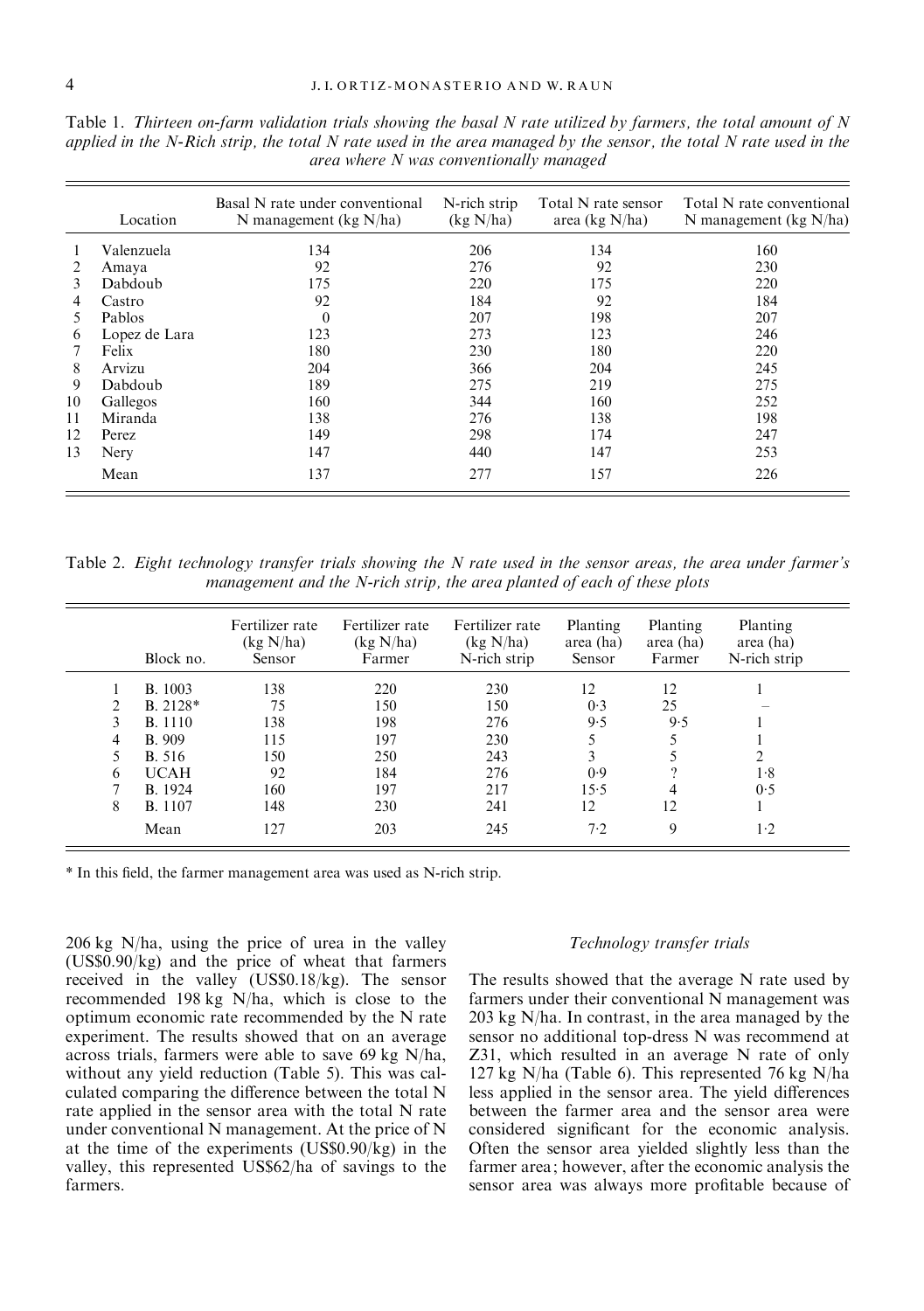| N rate       | D.F. | Valenzuela | Amaya     | Dabdoub   | Nery     | Pablos    | Lopez<br>de Lara | Castro    | Felix     |
|--------------|------|------------|-----------|-----------|----------|-----------|------------------|-----------|-----------|
| $\mathbf{0}$ |      | 5598       | 8465      | 4130      | 6817     | 3119      | 6946             | 7494      | 4834      |
| 50           |      | 5692       | 8438      | 4301      | 6554     | 4323      | 7034             | 7562      | 5463      |
| 100          |      | 5264       | 8647      | 4220      | 6711     | 5540      | 6942             | 7197      | 5262      |
| 150          |      | 5164       | 8218      | 3494      | 6651     | 6164      | 6982             | 7911      | 5239      |
| 200          |      | 5373       | 7897      | 4157      | 6752     | 6844      | 6879             | 7663      | 4980      |
| 250          |      | 5512       | 8965      | 4324      | 6779     | 6860      | 6963             | 7788      | 4756      |
| Rep.         | 2    | $NS*$      | NS        | <b>NS</b> | P < 0.05 | <b>NS</b> | <b>NS</b>        | <b>NS</b> | <b>NS</b> |
| N rate       | 5    | <b>NS</b>  | NS        | <b>NS</b> | NS       | P < 0.01  | <b>NS</b>        | <b>NS</b> | <b>NS</b> |
| Linear       |      | NS         | NS        | NS        | NS       | P < 0.01  | NS               | NS        | <b>NS</b> |
| Ouad         |      | NS         | <b>NS</b> | <b>NS</b> | NS       | P < 0.05  | NS               | <b>NS</b> | <b>NS</b> |
| Mean         |      | 5434       | 8438      | 4104      | 6711     | 5475      | 6958             | 7603      | 5134      |
| S.E.D.       | 10   | 322        | 602       | 400       | 271      | 429       | 400              | 444       | 395       |
| C.V.         |      | 7.25       | 8.76      | $11 - 93$ | 4.94     | 9.58      | 7.03             | 7.14      | 9.42      |

Table 3. Mean yield (kg/ha) and ANOVA for the nitrogen rate experiments during crop cycle 2002/03

\* NS=non significant.

Table 4. Mean yield (kg/ha) and ANOVA for the nitrogen rate experiments during crop cycle 2003/04

| N rate       | D.F. | Dabdoub   | Perez     | Miranda   | Nery      | Gallegos  | Arvizu    |
|--------------|------|-----------|-----------|-----------|-----------|-----------|-----------|
| $\mathbf{0}$ |      | 5287      | 5483      | 6378      | 4611      | 7244      | 5840      |
| 75           |      | 5625      | 5617      | 6613      | 4587      | 7320      | 6101      |
| 150          |      | 5576      | 5633      | 6614      | 4315      | 7316      | 5924      |
| 225          |      | 5790      | 5910      | 5813      | 4533      | 7168      | 5925      |
| 300          |      | 5578      | 6014      | 6128      | 4099      | 7210      | 6287      |
| Rep.         | 2    | $NS*$     | <b>NS</b> | <b>NS</b> | <b>NS</b> | <b>NS</b> | <b>NS</b> |
| N rate       | 4    | <b>NS</b> | <b>NS</b> | <b>NS</b> | <b>NS</b> | <b>NS</b> | <b>NS</b> |
| Linear       |      | <b>NS</b> | <b>NS</b> | <b>NS</b> | <b>NS</b> | <b>NS</b> | <b>NS</b> |
| Ouad         |      | NS        | <b>NS</b> | <b>NS</b> | <b>NS</b> | <b>NS</b> | <b>NS</b> |
| Mean         |      | 5571      | 5732      | 6310      | 4429      | 7252      | 6016      |
| S.E.D.       | 8    | 208       | 389       | 803       | 228       | 188       | 264       |
| C.V.         |      | 4.57      | 8.3       | 15.58     | 6.31      | 3.16      | 5.37      |

\* NS=non significant.

the savings obtained by not applying the N topdressing. The improvement in farm income by using the sensor when averaged over the eight locations was US\$53/ha.

#### DISCUSSION

#### Validation trials

The results showed that the average N rate used by farmers following their conventional N management was 226 kg/N ha, which was somewhat lower than that reported in previous surveys (around 244–251 kg N/ha, Naylor et al. 2001). The sensor proved to be very reliable as a N diagnostic tool when there was no need to apply additional nitrogen. Unfortunately, there was only one field where there was a response to N above the basal N application; therefore, the

performance of the sensor as a diagnostic tool to recommend additional N applications could only be tested in one location and under severe N deficiency. The results in that one location were very encouraging, since the N recommendation by the sensor was close to that observed in the N rate experiment. However, additional sites will be needed to verify the performance of the algorithm when additional N is required by the crop, particularly when the N deficiency is mild to intermediate. This is something that could not be assessed with this group of farmers.

#### Technology transfer trials

The average N rate used by farmers following their conventional management was 203 kg N/ha, significantly lower than the rate used in the validation trials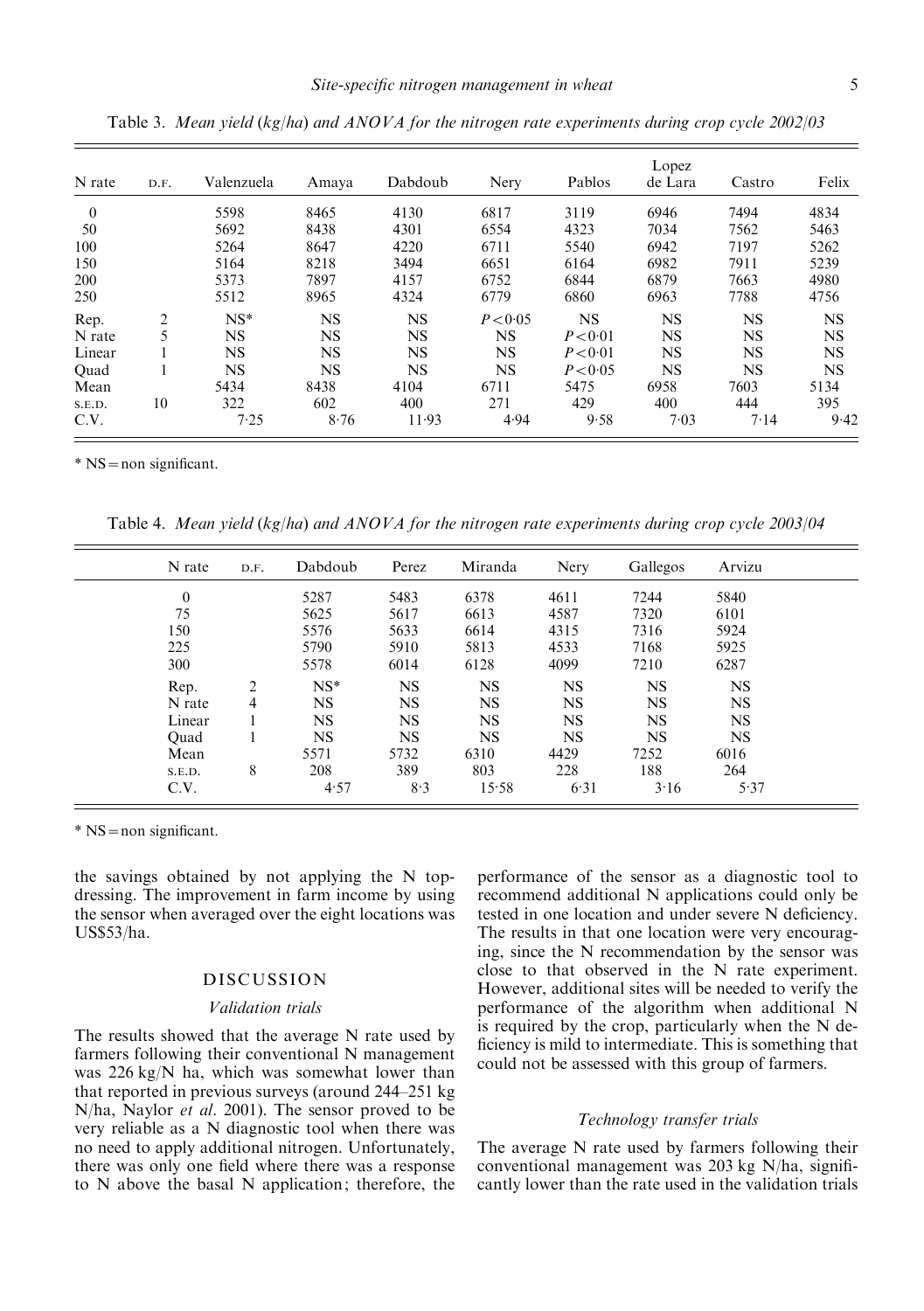|    | Location      | Grain<br>yield $(t/ha)^*$ | Recommended top dress<br>sensor area (kg $N/ha$ ) | Recommended top dress by<br>the N response experiment | Total N rate conventional<br>N management ( $kg N/ha$ ) |
|----|---------------|---------------------------|---------------------------------------------------|-------------------------------------------------------|---------------------------------------------------------|
|    | Valenzuela    | 5.7                       |                                                   | 0                                                     | 160                                                     |
|    | Amaya         | 5.44                      |                                                   |                                                       | 230                                                     |
| 3  | Dabdoub       | 3.86                      |                                                   |                                                       | 220                                                     |
| 4  | Castro        | 6.97                      |                                                   |                                                       | 184                                                     |
| 5. | Pablos        | 6.01                      | 198                                               | 242                                                   | 207                                                     |
| 6  | Lopez de Lara | 6.95                      |                                                   |                                                       | 246                                                     |
|    | Felix         | 5.32                      |                                                   |                                                       | 220                                                     |
| 8  | Arvizu        | 5.6                       |                                                   |                                                       | 245                                                     |
| 9  | Dabdoub       | 5.24                      | 30                                                |                                                       | 275                                                     |
| 10 | Gallegos      | 5.5                       |                                                   |                                                       | 252                                                     |
| 11 | Miranda       | 6.3                       |                                                   |                                                       | 198                                                     |
| 12 | Perez         |                           | 25                                                |                                                       | 247                                                     |
| 13 | Nery          | 4.8                       | $\theta$                                          | $^{(1)}$                                              | 253                                                     |
|    | Mean          | 5.641                     |                                                   |                                                       | 226                                                     |

Table 5. Thirteen on-farm validation trials showing grain yield of the area where N was managed conventionally, the N rate recommended by the sensor, the N rate recommended by the N response experiment and the total N rate applied in the area under conventional N management

\* Grain yield of the area with conventional N management.

# Optimum agronomic rate according to the N response experiment.

and also lower than that reported in previous surveys (around  $244-251$  kg N/ha, Naylor *et al.* 2001). This could be the result of a small sample size or the fact that farmers that participated in these validation and technology transfer trials did so because they were already trying to lower their N rates. The fact that none of the eight technology transfer trials required application of a top dress, according to the recommendations obtained, coincides with the results of the validation trials, where it was necessary to apply additional N in only one trial. This supports the idea that the soils in the Yaqui Valley have high amounts of residual soil N and/or that the N rates currently applied pre-planting and at planting are sufficient to high. In some of the fields the estimated savings are conservative. For instance, in field no. 3, the farmer originally intended to apply a top-dressing of 120 kg N/ha; however, when he was not able to perceive visually a difference between the N-rich strip and the rest of his field he decided to apply only half (60 kg N/ha) of what he had originally planned.

#### Agronomic implications

The N demand by the wheat crop is a function of yield potential; more N is needed by the crop when the yield potential is higher. In the Yaqui Valley, applying 20 kg N/ha limits yield to 1–5 t/ha. To achieve over 5 t/ha of wheat yield, 30 kg N/ha is required for each additional ton (Ortiz-Monasterio 2002). During the last 25 years the average wheat yield in the Yaqui Valley has ranged from  $4.5$  to  $6.1$  t/ha; these differences were mostly driven by climatic conditions (Lobell et al. 2005). The 2005/06 wheat cycle had the highest average yields in the history of the valley  $(6.1 \text{ t/ha})$ , demonstrating that this technology worked even in the year with the highest N demand. As mentioned above, technically the sensor is not necessary when there are no visual differences between the N-rich strip and the farmer's field; however, farmers still collect the readings with the sensor. For them, collecting the data with the sensor when there are no visual differences is equivalent to getting a second opinion and reassures them in their decision making process. Trials looking at the amounts of residual soil nitrogen have shown that a significant number of farmers have relatively high amounts of residual soil N (J. I. Ortiz-Monasterio, personal communication). This suggests that if farmers in the Yaqui valley were willing to reduce the rate of N applied pre-plant or at planting, they could potentially benefit even more by adopting the use of the sensor as a diagnostic N tool.

#### Grain quality

It is possible that reductions in N application derived from the use of the sensor, which look to optimize only yield, may have an impact in wheat protein concentration. Currently, most farmers in the Yaqui Valley do not receive a premium price for high protein. However, farmers have a price penalty if their wheat has more than 0.12 yellow berry. There is a high negative correlation between grain protein and yellow berry. Therefore, this technology will eventually need to address issues related to wheat quality.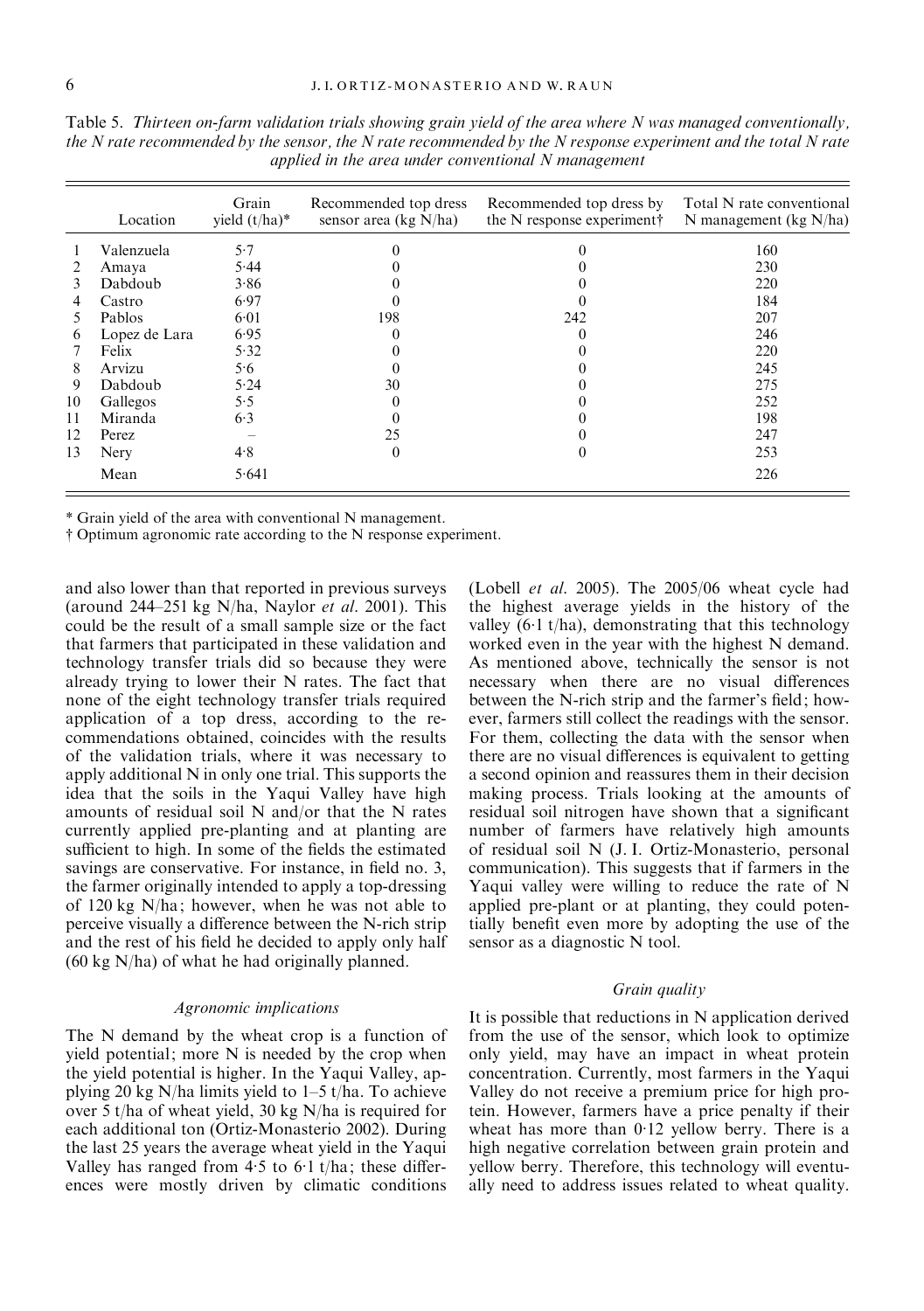|   |                      |                                              |                          |                                      | compared to the conventional farmer's management |                       |                        |                                                                 |                 |
|---|----------------------|----------------------------------------------|--------------------------|--------------------------------------|--------------------------------------------------|-----------------------|------------------------|-----------------------------------------------------------------|-----------------|
|   | Block no.            | Fertilizer<br>rate $(kg/ha)$                 | Grain<br>yield<br>(t/ha) | Fertilizer<br>$cost*$<br>$(US\$ /ha) | Income<br>from<br>yield†<br>(USS/ha)             | N savings<br>(USS/ha) | N savings<br>(kg N/ha) | Improvement in<br>farm income<br>with sensor<br>use $(US\$ /ha) |                 |
|   | <b>B.</b> 1003       | 138 Sensor<br>220 Farmer<br>230 N-rich ztrip | 7.13<br>7.36<br>$7-43$   | \$113<br>\$176<br>\$188              | \$1362<br>\$1405                                 | \$63                  | 82                     | \$20                                                            |                 |
| 2 | <b>B.</b> 2128       | 75 Sensor<br>150 N-rich strip                | 7.35<br>7.36             | \$61<br>\$123                        | \$1403<br>\$1405                                 | \$58                  | 75                     | \$56                                                            |                 |
| 3 | B. 1110 <sup>1</sup> | 138 Sensor<br>198 Farmer<br>276 N-rich strip | 6.97<br>7.15<br>7.38     | \$113<br>\$159<br>\$226              | \$1331<br>\$1366                                 | \$46                  | 60                     | \$12                                                            | AQ <sub>2</sub> |
| 4 | <b>B.</b> 909        | 115 Sensor<br>197 Farmer<br>230 N-rich strip | 7.28<br>7.48<br>7.73     | \$94<br>\$157<br>\$188               | \$1390<br>\$1427<br>\$1476                       | \$63                  | 82                     | \$26                                                            |                 |
| 5 | <b>B.</b> 516        | 150 Sensor                                   | 8.05                     | \$123                                | \$1536                                           | \$77                  | 100                    | \$104                                                           |                 |

57 \$75 \$1444 \$71 92 \$71

30 \$131 \$1394 \$29 37 \$86

68 \$121 \$1466 \$63 82 \$45

Table 6. Eight technology transfer trials showing the N rate used in the sensor areas, the area under farmer's management and the N-rich strip, the area planted of each of these plots, the grain yield, fertilizer costs, income from wheat sales, amount of N saved using the sensor and improvement in farm income by using the sensor

\$200 \$1509

\$75 \$1421<br>\$75 \$1444

\$151 \$1444

00 \$160 \$1336

\$184 \$1484

\$199

\$226

\$197 Average \$53

\* Fertilizer cost on Jan 2006: urea US\$0.82/kg N and Anhydrous ammonia US\$0.78/kg N.

# Price of wheat per metric ton: US\$191.

For all calculations, the exchange rate during May 2006 was used  $(1 \text{ US} \$ = 11 \text{ persons})$ .

217 N-rich strip \$178

250 Farmer 7.90<br>243 N-rich strip 8.14

92 Sensor 7.57<br>84 Farmer 7.57

 $276$  N-rich strip  $7.29$ 

197 Farmer 7.00

230 Farmer 7.77<br>241 N-rich strip 7.82

241 N-rich strip

243 N-rich strip

184 Farmer

6 UCAH 92 Sensor  $7.44$ <br>92 Sensor  $7.57$ 

7 B. 1924 160 Sensor 7.30

8 B. 1107 148 Sensor 7.68

In the meantime, with the use of this technology there are great opportunities in improving farm profits by reducing the cost of N application for a large number of farmers, particularly those with high amounts of residual soil N.

#### Environmental implications

Experiments looking at the implications of different N management practices on environmental impact in the Yaqui Valley have evaluated the combined effect of reducing N rates and changing timing of N application. These experiments have shown that when N rates are reduced from 250 to 180 kg N/ha together with a change in the timing of N application, losses to the environment can be reduced. The sensor technology that is currently being transferred to farmers is only addressing a reduction in N rates and not a change in timing of N application. However, other experiments have shown that by simply reducing the N rate, the N efficiency can be significantly improved (Ortiz-Monasterio 2002), resulting in less nitrogen that could potentially be lost to the environment as leaching to the ground water, volatilization to the atmosphere or run-off to the Sea of Cortes.

#### Technology transfer and policy

During the crop cycle 2006/07, a programme to extend the use of the sensor technology among farmers in the valley has been organized by the farmers' unions. The target of this programme is to incorporate 174 fields or approximately 3500 ha during the first year. An important component of this programme has been that it is cost-free to the farmer. Hopefully, as the farmers are convinced of the